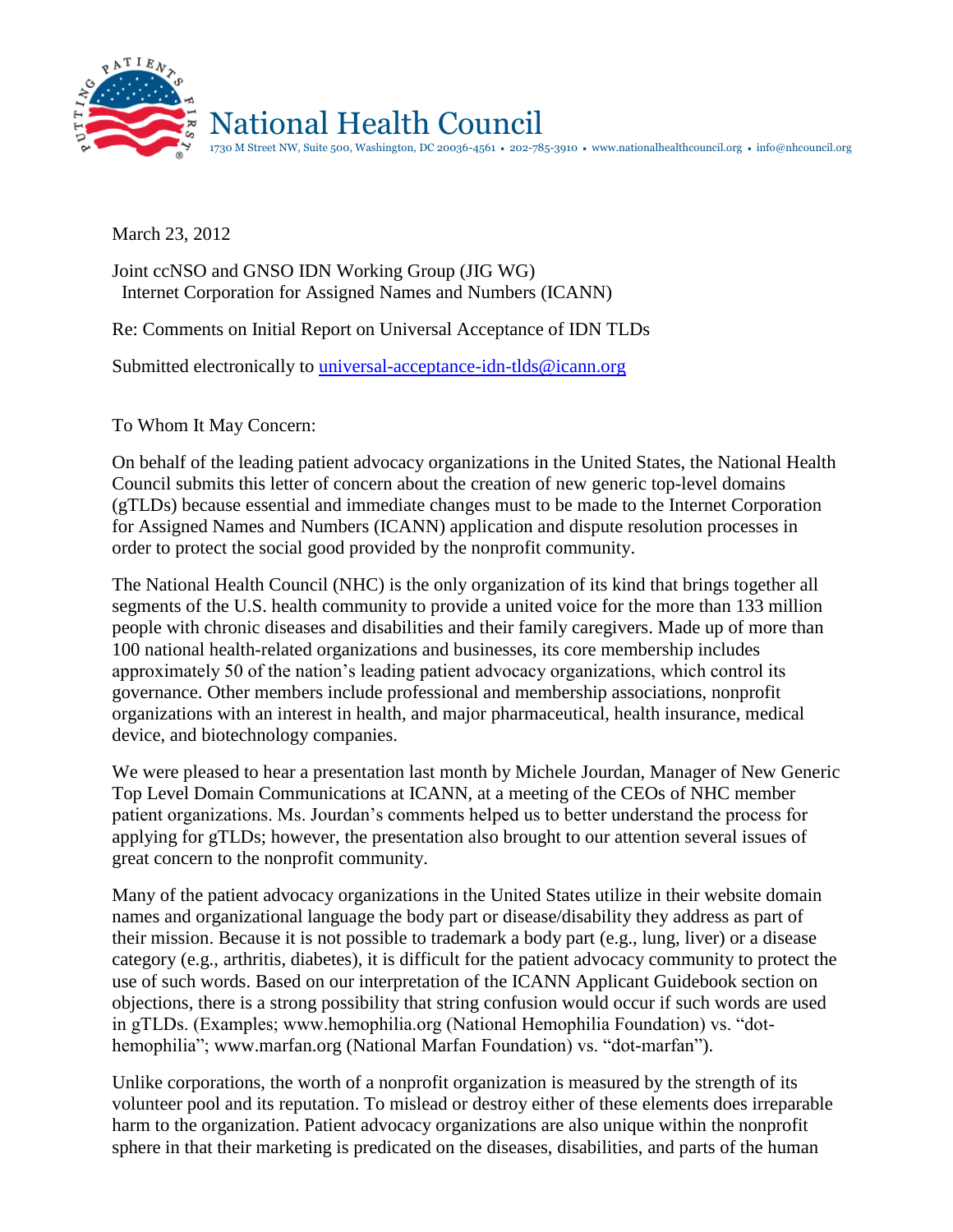NHC Comments on Initial Report on Universal Acceptance of IDN TLDs March 23, 2012 Page 2 of 3

body articulated in their public mission statements. This is evident in their communications, business models, and registered bottom-level domains, a major source of identity for any organization.

By opening the application process for gTLDs to allow any person, group, or corporation to register nearly any word, term, or name as a top-level domain, ICANN raises the possibility of inflicting harm on nonprofit organizations, which do not have the resources of a corporation like Coca Cola or IBM to fight the unlimited number of misleading URLs that could be generated by an entity holding a confusing gTLD. With today's changing technology and expanding data access points, nonprofits struggle to stay on equal footing with for-profit entities to both defend and grow their brand. Opening top-level domains for general registration could force nonprofit organizations to devote more of their limited resources to protecting yet another source of potential harm to their reputation.

As we studied the materials on the ICANN website and the information provided by Ms. Jourdan, we have identified two major issues of concern.

1. String Confusion. According to the Pew Research Center, eight in ten Internet users have looked online for health information; confusing the public on an issue as essential as their health could have unfortunate results. As stated above, the patient advocacy community is deeply concerned about the misunderstanding and possible misrepresentation that might occur if ICANN awards gTLDs that contain the name of a body part or disease/disability (e.g., dotpsoriasis). To our knowledge, no other community faces this same, unique situation.

We strongly urge ICANN to set forth a process that investigates the potential for misunderstanding, confusion, and harm when awarding gTLDs utilizing the name of a body part or disease/disability. The process for ascertaining such information must be transparent to the general public, and any application for a health-related gTLD found to be confusing or misleading must be denied.

As part of the review process, ICANN should consider varying factors that may lead to the potential for confusion by patients and donors. For example, a proposed gTLD could be confusing if it contains the name of a body part or disease/disability, or the gTLD mimics the bottom-level domains of existing nonprofit health sites, such as the examples provided above. A potential mechanism to identify points of confusion could be a survey of the appropriate health community on a proposed gTLD to gauge string confusion.

2. Cost. The cost and time required to apply for a gTLD or to file an objection is beyond the ability of most nonprofit organizations. In addition, the fees for adjudication must be paid up front, which would be a significant financial burden on patient advocacy organizations. We respectfully request that nonprofit organizations (recognized by the U.S. Internal Revenue Services as a  $501(c)(3)$  or  $501(c)(4)$  entity) be included in the same funding structure extended to government bodies. We also ask that the filing period for objections be extended due to the fact that most nonprofits do not have the IT or communications capacity in-house nor external legal counsel on retainer to maintain an aggressive review of new gTLDs or the resulting URLs that may cause harm to the organization.

The National Health Council believes that unless these two issues are immediately addressed and that clarification and protection are provided to the nonprofit sector, there could be negative